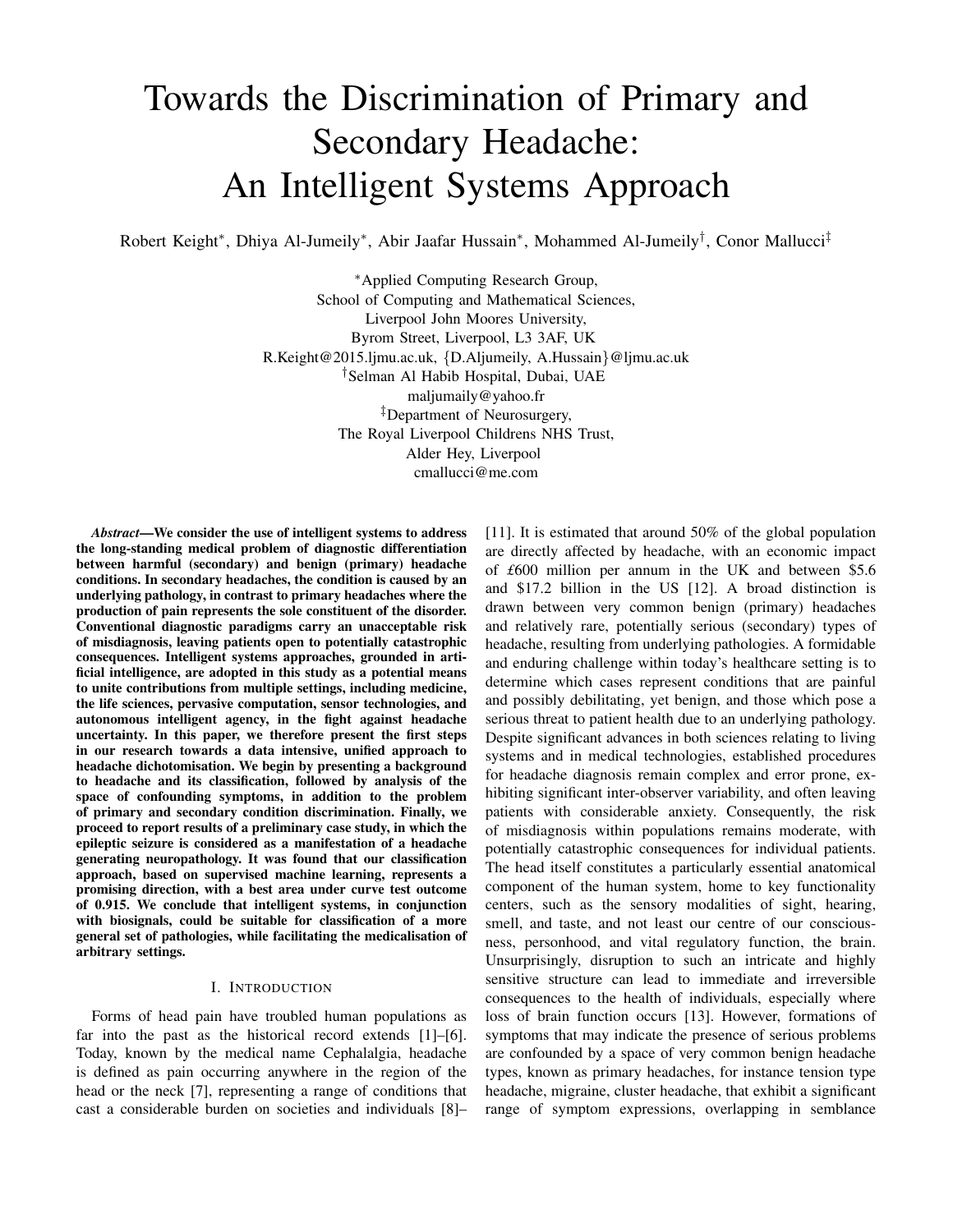with the more serious conditions. The high prevalence of primary headache within populations renders it impractical within current healthcare frameworks to bring economically costly diagnostic practices to each individual headache patient; instead an emphasis is placed on clinical examination to select cases only where deviations from known benign headache prototypes are deemed evident. In this research, we report on the potential and challenges of transforming the healthcare posture for headache diagnostics through the use of intelligent systems pathways that may disrupt existing practices. In particular, we focus on the proposition that mass data from physiological signals can be harnessed through the use of artificial intelligence techniques to shift both the accuracy and availability of diagnostics means, in addition to furthering the capacity to observe and characterise headache causing conditions. The rest of this paper is therefore organised as follows. In Section II we review the background to headache classification, following by Section III in which the space of conflicting headache symptoms is considered. In Section IV we discuss the characterisation of headache discrimination, following which we report our progress towards empirical analysis, in the form of a case study focusing on the classification of eplileptiform events, located in Section V. Finally, we complete the paper in Section VI, in which conclusions and future work are presented.

### II. BACKGROUND TO HEADACHE CLASSIFICATION

The International Classification of Headache Disorders (ICHD) specification represents the globally accepted standard in headache classification, regarded by both researchers and medical practitioners as the leading authority. The introduction of this model by the International Headache Society (IHS), beginning in 1998, has served to rationalise the diagnosis and treatment of headaches, providing a standard set of terminology and operational diagnostic criteria that has contributed significantly to the accuracy and consistency of headache diagnosis and treatment [14]. The World Health Organisation has recognised the ICHD headache classification, incorporating criteria into the International Classification of Diseases 10 (ICD 10) definition [15]. The progression of ICHD models, in order of succession, comprises editions ICHD-I (1988) [16], ICHD-II (2004) [17], still in wide use, and more recently ICHD-III-beta (2013) [18]. The ICHD-II model provides an evidence based update to the ICHD-I, which is based mainly on expert opinion. The ICHD model editions were preceded by earlier attempts to classify headaches, with works including Brown in 1951 [19], followed by an Ad-hoc model by introduced by the US organisation the National Institute of Health (NIH) in 1962 [20]. Early models, however, did not encompass the full range of headaches and did not gain wide acceptance. The modern era of headache classification is further preceded by historical interpretations [21], including work by Christian Baur in 1787, in which a total of 84 categories are described and broadly divided into "idiopathic" and "symptomatic", reflecting the notion of primary and secondary headaches, in addition to the work of Thomas Willis, recognised as a founder of modern neurological thought [22]. The depth of history surrounding headache conditions highlights both the enduring and elusive nature of the phenomenon, for which further review can be found in [23]–[25].

#### III. THE SPACE OF CONFLICTING SYMPTOMS

Owing to the complexity of the human biological system, within which a wide range of potential disorders may correspondingly (co)exist, manifestations of differing headache disorders have the flexibility to strongly resemble one another, especially at the level of clinical symptoms. A danger therefore exists that a serious underlying condition may be mistaken for a benign primary headache, with potentially critical consequences for the patient. This phenomenon of "false friends" in the presentation space has been acknowledged in the literature, where the constellation of reports collectively highlights the complex nature of accurately linking clinical symptoms and signs to true underlying conditions. Sentinel headache (SH), as reported in [26], [27], is an early warning sign of the more serious Subarachnoid Haemorrhage (SAH), of which milder presentations are possible that may resemble primary headache types in terms of clinical features. Transient Ischemic attacks are another significant form of intracranial aetiology, where a subspace of presentations that resemble migrainous features are possible [28]. Cardiac Cephalgia may also be misdiagosed as migraine, as reported in [29], in addition to cerebellar infarction [30].

An abnormality of intracranial pressure is a further significant aetiology in patients, reported in [31] to mimic the features of cluster headache in the case of idiopathic intracranial hypertension. Furthermore, following mild head injury, acute post-traumatic headache may clinically resemble a range of primary headache types, including Migraine, Probable migraine, Tension type headache (TTH), Probable TTH, or unclassified primary headache [32]. Additional intracranial pathologies add to the list of primary headache mimics, including confounding aspecific headaches [33]. The epilepsies are also a group of disorders that may give rise to presentations that resemble primary headaches. Occipital lobe epilepsy for example is known in certain forms to exhibit symptoms that may be misdiagnosed as migraine [34]–[36]. Non-epileptic neurodisorders can also trigger a misdiagnosis of migraine due to coinciding patterns of symptoms, for instance Huete et al report on Hashimoto's encephalopathy in [37]. Secondary headaches driven by cervical and ocular pathologies give rise to additional symptom groups that reflect primary headache prototypes such as migrain and TTH, examples of such scenarios include cervical spine pathologies [38], [39] and subacute angle-closure glaucoma [40], [41]. Toxicological effects must also be considered as a source of various headache symptoms, for example carbon monoxide poisoning is known to resemble migrainous symptoms as reported in [42]. Further unspecified pathologies are likely to exist in addition to those covered here, continuing the spectrum of serious disorders that may appear benign.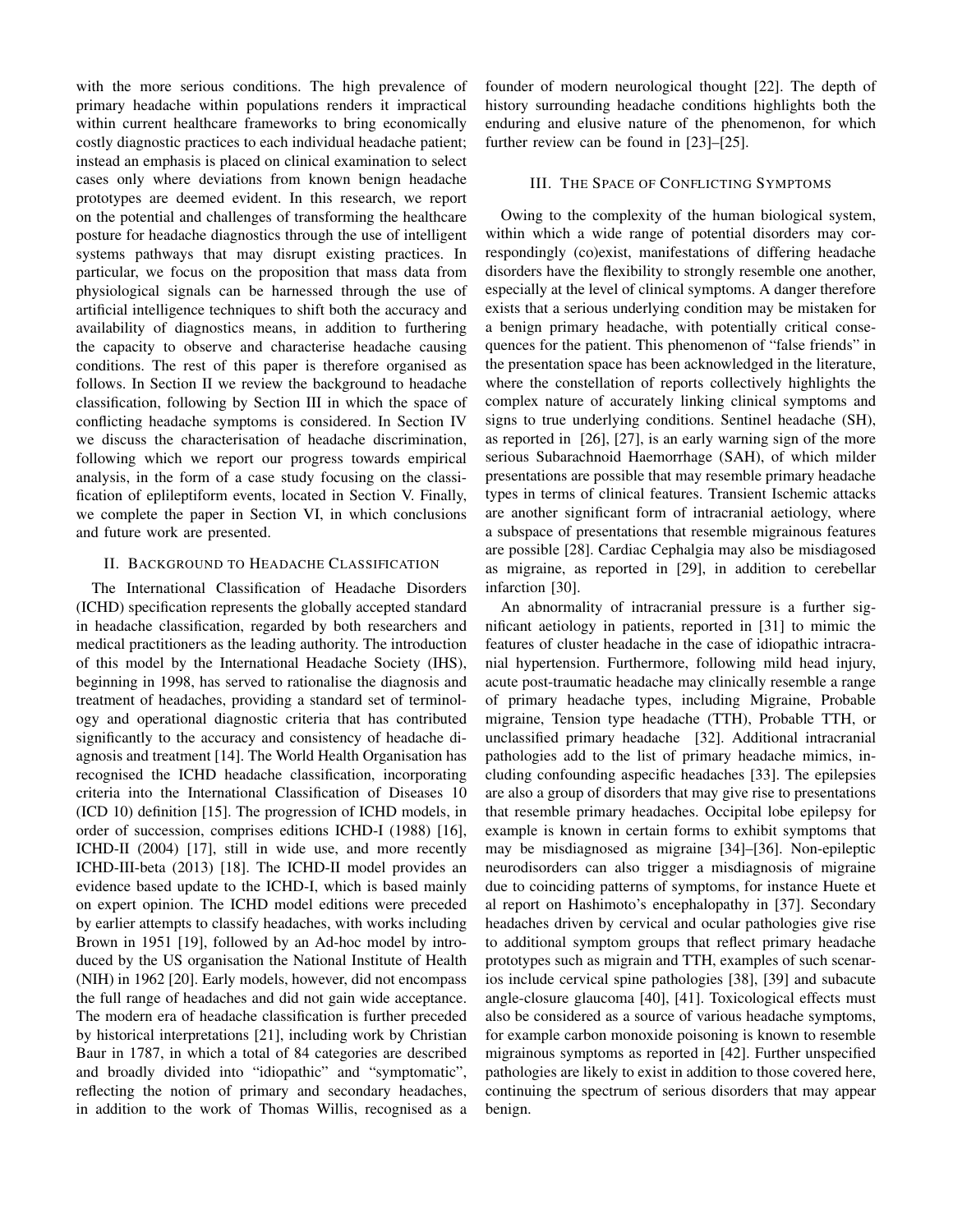## IV. THE PROBLEM OF SECONDARY HEADACHE **DISCRIMINATION**

The problem of secondary headache diagnosis does not admit a well defined entry point or a single sufficient solution element. The compact term "secondary headache" in fact refers to any entity or subset within the space of all possible diseases and disorders from which headache may consequently result. The problem is therefore highly heterogeneous, rooted in a large body of pathologies, and is resistant to the idea of an overarching unifying principle. The symptoms of any one inclusive disorder are often themselves heterogeneous, sensitive to initial conditions, and may interrelate in complex ways with further coexisting disorders. A key objective for front line physicians, who represent the first point of contact with presenting patients, is to answer the question, "is there an underlying condition present in this patient?". Addressing this question is crucial, since more costly tests, for example neuroimaging, cannot be applied a priori without compromising the economic viability of the healthcare system as a whole [43], [44]. Such a question should, in light of emerging healthcare paradigms [45]–[47], be widened in scope to include additional concerns, in particular the detection of pre-symptomatic disorders and the extension of diagnostic capacity to operate as a non-disruptive agency within the course of patient lives.

# V. INITIAL RESEARCH PROGRESS: EPILEPTIC SEIZURE **CLASSIFICATION**

To begin our investigation into secondary headache analysis, we present a case study through which we examine the potential of machine learning for the analysis of biosignals originating from the Electroencephalographam (EEG). In particular, we focus upon supervised classification, defined as the ability to learn a functional mapping between a feature space of arbitrary dimension and a set of discrete classes, giving the form  $\hat{y} = \hat{f}(x)$ ,  $x \in \mathbb{R}^n$ ,  $\hat{y} \in \{0, 1\}$ . We set as an initial objective the classification of seizure activity in Epilepsy, a well documented condition that is known to present in many cases with the symptoms of headache [48], [49]. The epilepsies are a group of chronic, heterogeneous neurological disorders, affecting an estimated 1% of the worlds population [50], characterised by recurrent, intermittent, involuntary, paroxysmal seizure episodes [51]. The purpose of this pilot study is to establish a proof of principle result, within the parameters of our intelligent systems approach, so as to demonstrate the viability to detect and potentially therefore predict a headache generating condition. In similar scenarios, it is widely documented that further headache producing conditions, such as brain tumour aetiologies, may also often lead to anomalies of neuronal activity that consequently affect the EEG and neuroimaging recordings [52]. A natural next phase in this research is therefore to apply the methodology developed for this case study to a more general selection of headache generating scenarios. As such, the methodology used in this case study is designed to provide an initial basis to suitably justify the continued exploration of the limits

and generalisability of biosignal analysis for the secondary headache inquiry, using epilepsy as a first pilot example.

# *A. Scalp EEG Data Set*

To empirically evaluate the effectiveness of our approach, we make use of an open dataset of scalp EEG recordings obtained from the Physionet project (listed as CHB-MIT) [53], [54]. The data consists of the digitised EEG segments collected from a total sample of 23 subjects, 22 of which were observed at the Childrens Hospital in Boston, with a further subject whose details are unknown. The known subjects range in age from 1.5 to 22 years. All of the subjects under study, who were admitted for refractory epilepsy, had anticonvulsant medication withdrawn prior to monitoring, to facilitate the observation of seizure events. During the recording process, 181 events occurred that were identified as clinical seizures, as determined by expert opinion. The experts provided annotation of the earliest and latest EEG state transitions associated with each seizure event. The resulting annotations are adopted as ground truth labels within this study. The output from the EEG activity records is organised according to 24 cases (1 subject appears in two cases, recorded 1.5 years apart), where each case reflects the observation of a single subject over time. Within each case, the EEG output is distributed over a number of consecutive files, each generally containing an hour in duration of uninterrupted data. Time gaps exist at each file boundary, most reportedly enduring for around 10 seconds. It is stated that such interruptions were introduced at the time of recording due to hardware limitations of the equipment in use.

The EEG data were recorded according to the 10-20 international standard, with the exception of 17 files with different montages. Consequently, the sensor space consists of 19 electrodes and 1 ground attached to the surface of the scalp, resulting in simultaneous output from 23 spatially associated channels via differential amplification, namely FP1-F7, F7-T7, T7-P7, P7-O1, FP1-F3, F3-C3, C3-P3, P3-O1, FZ-CZ, CZ-PZ, FP2-F4, F4-C4, C4-P4, P4-O2, FP2-F8, F8-T8, T8-P8, P8-O2, P7-T7, T7FT9, FT9-FT10, FT10-T8, and T8-P8. Recording equipment was used to sample channel output at a rate of 256 Hz, with 16 bit resolution, for all observations. Uninterrupted file durations are generally 1 hour, with the exception of those present in case 10 which are two hours in length, and those of cases 4, 6, 7, 9, and 23, which endure for four hours each. Present in the sample of subjects observed were 5 males, aged between 3 and 22 years, and 17 females, aged between 1.5 and 19 years, in addition to an unknown subject assigned to a single case. The captured data presents 141 record files that contain at least one seizure and 545 record files with no seizure activity, referred to as seizure and non-seizure files respectively. Overall, a total of 982 hours of EEG recording are represented across 686 edf record files, encompassing a total of 181 clinical seizure events.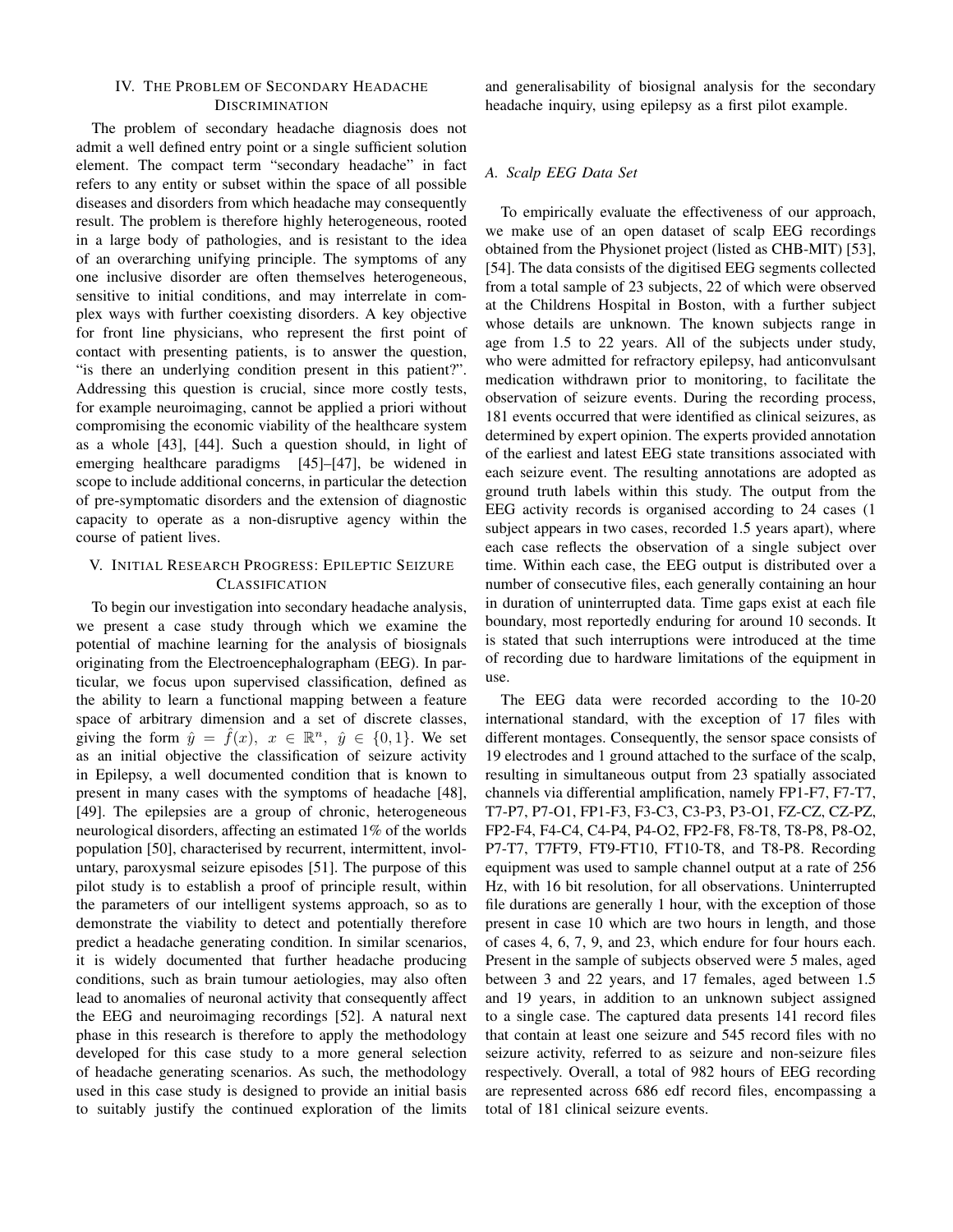# *B. Feature Definitions*

We use six feature in our study, as formally defined in Table I. Each distinct feature serves to isolate a signal characteristic of interest by substituting the full granularity of the raw signal representation with a constrained computational product. Such computed features represent an estimation of the true properties of the underlying dynamical system, in this case neuroelectric brain activity, where the closeness of correspondence to the original system is bounded by the duration, resolution, and quality of the time series measured for such a system. Our feature set covers spectral characteristic estimators, signal strength estimators, and statistical moments, all of which are univariate measures. Peak frequency (PF) is used to compute the frequency component of each signal that satisfies the global maxima when viewed from the perspective of the signals power spectral density (PSD). A related location measure is the median frequency (MF), providing an estimate of the typical signal frequency, while showing robustness against outlying frequency components. Root Mean Square (RMS) is also used in this study as a means to estimate the strength of the signal over a given time domain interval. The RMS provides a summary of the magnitude of the signal. We consider next a signal strength estimator, the Signal Energy (SE). SE measures the sum of the squared magnitude of the samples taken over a given signal interval. Finally, we consider the statistical moment estimators the Skew and Kurtosis, defined respectively as measuring the symmetry and peakedness of the varying amplitude of signal in the time domain.

TABLE I: Feature Definitions

| Index | Feature Name |                  | Definition                                                                                   |
|-------|--------------|------------------|----------------------------------------------------------------------------------------------|
| 1.    | PF           | Peak Frequency   | $f_{max} = \arg(\frac{f_s}{n} max_{i=0}^{N-1} p(i))$                                         |
| 2.    | MF           |                  | Median Frequency $f_{med} = i_m \frac{f_s}{N}, \sum_{i=1}^{i=i_m} P(i) = \sum_{i=1}^{i=N-i}$ |
| 3.    | <b>RMS</b>   | Root Mean Square | RMS = $\sqrt{\frac{1}{N} \sum_{i=0}^{N-1} x(i)^2}$                                           |
| 4.    | E            | Signal Energy    | $E = \sum^{N} X_k^2$<br>$k=1$                                                                |
| 5.    | <b>SKW</b>   | Skew             | $s = \frac{E(X - \mu)^3}{2}$                                                                 |
| 6.    | KRT          | Kurtosis         | $k = \frac{E(X - \mu)^4}{\sigma^4}$                                                          |

#### *C. Performance Measurement*

In order to evaluate the capability of our classifiers, we introduce a framework of performance measures, which are evaluated for each of the models tested. We used models purposely chosen from different theoretical classes, to provide points of reference in performance. We reason that to be

justified, our test classifiers should significantly outperform both linear classes of models and also simplistic models such as K-nearest neighbour (weak learners). Additionally, to demonstrate that the data we used as input contains true dependency, we compared the performance of all of the models presented with a random guessing baseline, serving as a calibration point, to show that uninformed decisions are insufficient to produce significant results. Consequently, the informed models are shown to synthesise patternful information from the data. Additionally, since generalisation is the goal of our classifier, we apply the described performance framework to both the training (in-sample) and test (out-ofsample) results. Such a comparison of results between the training and test procedures provides an indication of any overfitting that may have occurred during model parameter optimisation, in addition to demonstrating the generalisation capability of each classifier, through the correspondence of both sets of results. To furnish the classifier responses with objective measures of performance, we utilise both graphical methods and scalar summaries, as listed in Table II.

TABLE II: Performance Metrics

| Metric                     | Abbr.       | Computation                                       | Range    |  |  |
|----------------------------|-------------|---------------------------------------------------|----------|--|--|
| Area Under Curve           | <b>AUC</b>  | $0 \leqslant \text{area}(\text{ROC}) \leqslant 1$ | [0,1]    |  |  |
| Sensitivity                | <b>SEN</b>  | $TP/(TP+FN)$                                      | [0,1]    |  |  |
| Specificity                | <b>SPEC</b> | $TN/(TN+FP)$                                      | [0,1]    |  |  |
| Precision                  | <b>PRE</b>  | $TP/(TP+FP)$                                      | [0,1]    |  |  |
| F1 Score                   | F1          | $2 \cdot (PRE \cdot RC)/(PRE + RC)$               | [0,1]    |  |  |
| Youden's J Statistic       | I           | Sensitivity + Specificity - 1                     | $[-1,1]$ |  |  |
| Accuracy                   | ACC         | $(TP+TN)/(TP+FN+TN+FP)$                           | [0,1]    |  |  |
| $TP = True Positive Count$ |             |                                                   |          |  |  |

TN = True Negative Count PRE = Precision

 $RC = Recall$ 

ROC = Receiver Operating Characteristic

### *D. Exploratory Analysis*

Prior to the development and training of classifier models, we considered visualisations of the dataset, such that the structure could be approximated via a mapping into two dimensional graphical form. Results are obtained for both Principal Component Analysis (PCA) and t-Distributed Stochastic Neighbourhood Embedding (t-SNE) [55] procedures, as shown in Figures 2 and 3, respectively. Additionally, we viewed the EEG montages to gain visual insight into the nature of the signals, an EEG montage exemplar is shown in Figure 1. The exploratory results indicate that the signals are complex and exhibit no clear discrimination in the two dimensional setting, especially in the PCA domain, justifying the classification approach via machine learning procedures.

*1) Overview of Main Experimental Setup:* To evaluate the capability of our proposed classifiers, we conducted a series of empirical simulations, using the CHB-MIT EEG signal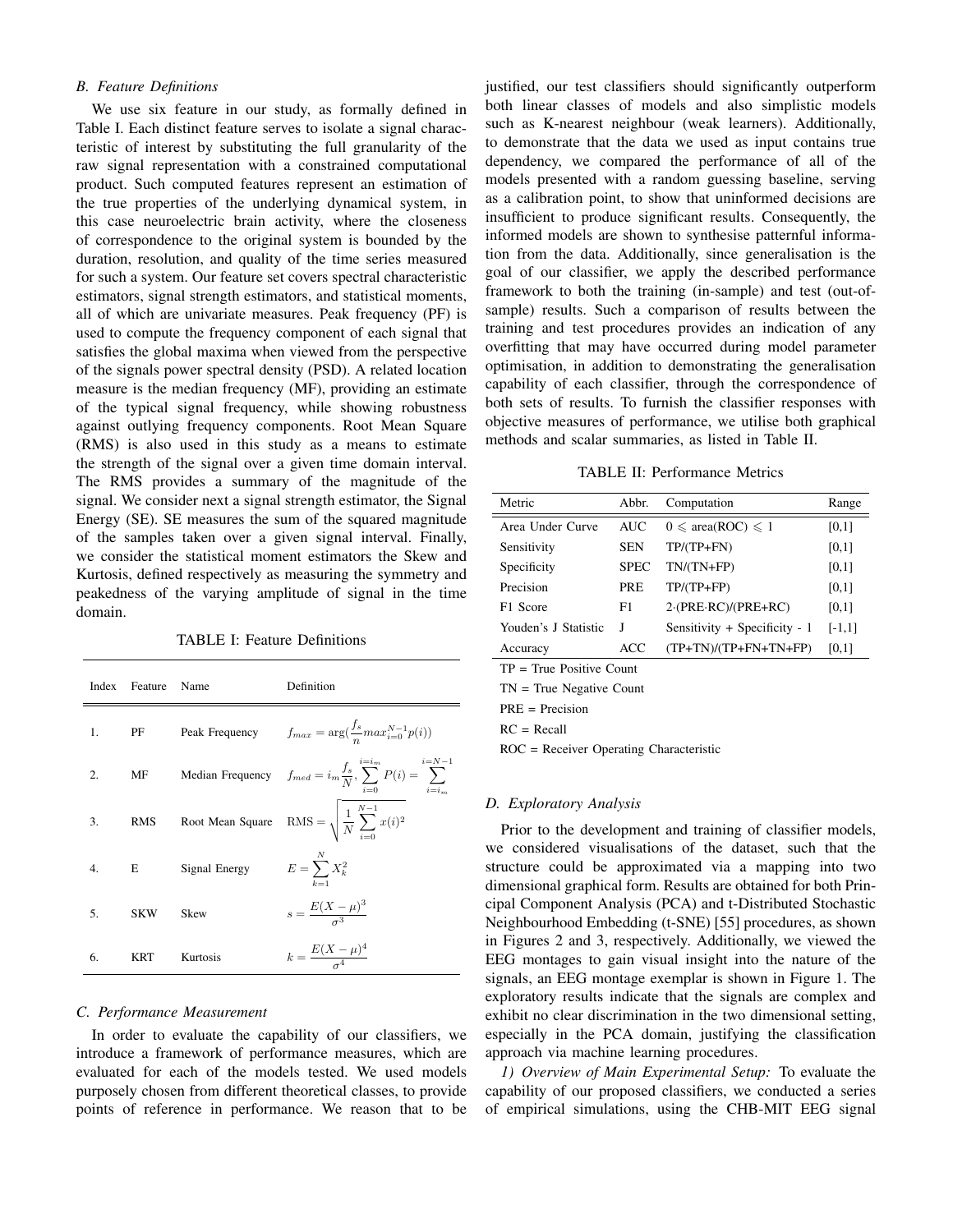

X : Time Fig. 1: EEG Montage Exemplar



Fig. 2: Principal Component Analysis Plot  $0 = no$  seizure,  $1 =$  seizure

database as our sample. The models used in our experiment are listed in Table III. We provide details of our analytical parameters in the sections immediately following, where aspects of the procedural setup are organised into loosely orthogonal concerns.

*2) Feature Origination:* Six features were extracted from 10 second discretised quasi-stationary segments of the original time domain signals, using calculations as defined in Section V-B. The feature calculations were applied to all 23 EEG time domain channels, resulting in a total of 138 features for each unit in the discretised time domain (later reduced using PCA to 35 mapped features).

*3) Data Holdout Procedure:* The trials presented in this work were conducted using a data set partitioning scheme, reserving 70% of the data for model training and the remaining 30% as hold out for testing.

*4) Simulation Setup:* For the simulation of our models we undertook a data loading phase, followed by a primary model execution phase. Firstly, the prepared features matrix was loaded and PCA applied to map the original feature set to a lower dimensional space, by capturing the first 35 principal components. The purpose of this initial mapping operation is



Fig. 3: tSNE Plot  $0 =$  no seizure,  $1 =$  seizure

which the means of results from individual trials for each to improve the training example to feature ratio and also to discard noise components, to promote better generalisation. The models to be evaluated were simulated 30 times, following model were taken and used as a basis to derive performance metrics.

*5) Models and Trial Definitions:* As shown in Table III, we pose 11 models for evaluation. Each model was presented with the set of features derived from EEG signal data, as described in previous sections. Each trial in our experiment corresponds to an entry listed in the table.

# *E. Results*

The results from our experimental procedure are presented and organised in the following listing, where classifier performance is evaluated over the test holdout set from our data. Table IV lists the results for each respective classifier, according to the performance metrics we introduced previously. We then proceed to present our evaluation of the classifiers according to ROC curve analysis, where AUC and ROC curve plots are considered. Figure 4 shows a bar plot for the AUC values for each classifier, while Figure 5 presents the corresponding ROC curves.



Fig. 4: AUC Plots for the Test Set  $0 = no$  seizure,  $1 =$  seizure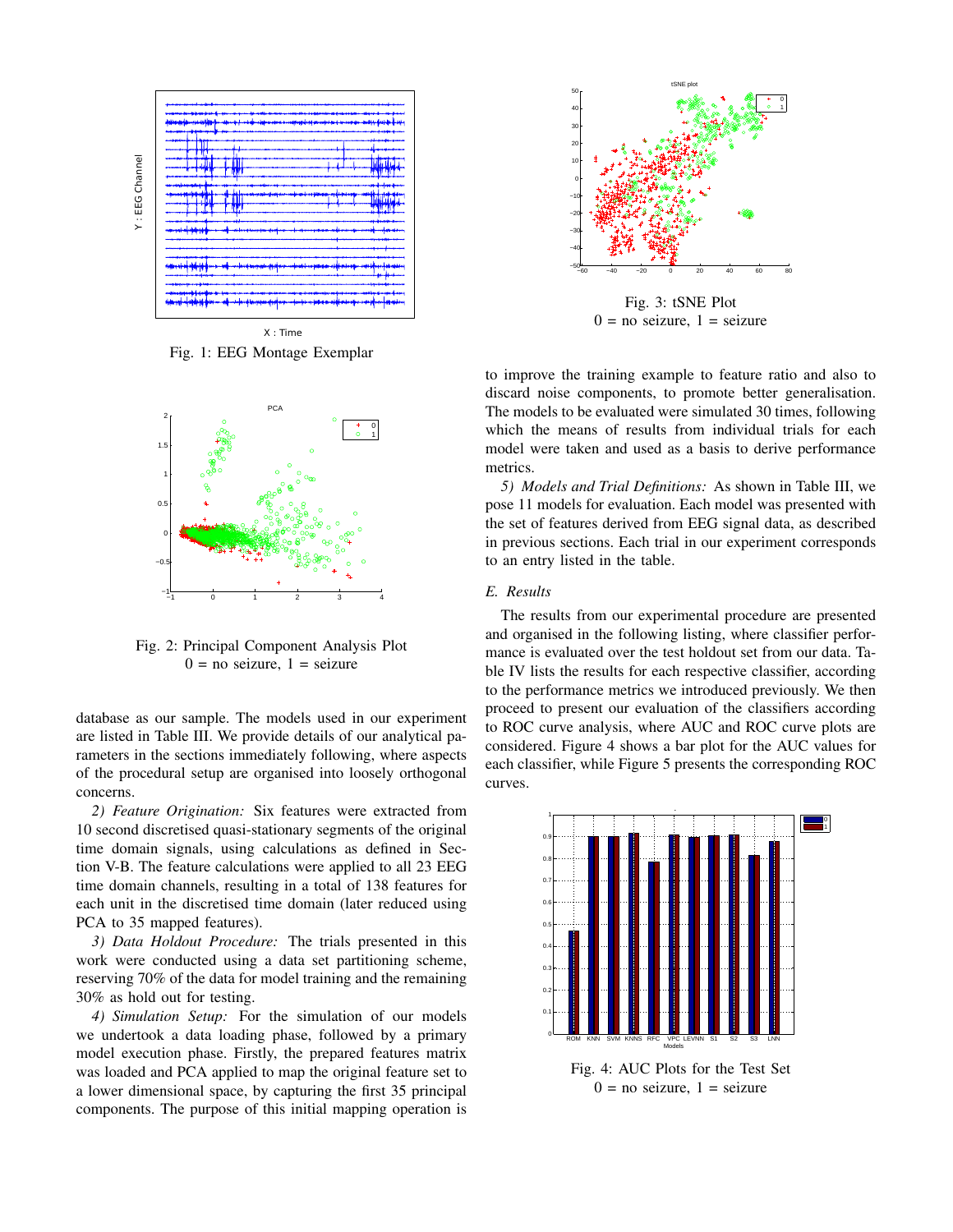TABLE III: Models

| No. | Model          | Description                    | Architecture                                                 | Training Algorithm                                       | Role        |
|-----|----------------|--------------------------------|--------------------------------------------------------------|----------------------------------------------------------|-------------|
| 1.  | <b>ROM</b>     | Random Oracle Model            | Pseudo-random Number<br>Generator                            | NA.                                                      | <b>RAND</b> |
| 2.  | <b>LNN</b>     | Linear Neural Network          | 35 Units, Linear<br><b>Activations</b>                       | Batch training with<br>weight and bias<br>learning rules | LB          |
| 3.  | <b>KNN</b>     | K-Nearest Neighbour            | 3 Neighbours                                                 | Instance Induction                                       | WNLB        |
| 4.  | <b>KNNS</b>    | K-Nearest Neighbour<br>Stacked | <b>Stacked KNN</b>                                           | <b>Stacked Instance</b><br>Induction                     | TC          |
| 5.  | <b>SVM</b>     | Support Vector Machine         | Matrix Kernel                                                | Quadratic<br>Optimisation                                | TC          |
| 6.  | RFC.           | Random Forest<br>Classifier    | Decision Tree Ensemble                                       | Random feature<br>subset bagging                         | TC.         |
| 7.  | <b>VPC</b>     | Voted Perceptron<br>Classifier | 2054 Perceptron<br><b>Ensembles</b>                          | Delta Rule                                               | TC          |
| 8.  | <b>LEVNN</b>   | Levenberg Neural<br>Network    | Units: 35-28-2                                               | Levenberg-<br>Marquardt                                  | TC          |
| 9.  | S1             | Stacked Generaliser 1          | 4 LEVNN, with hidden<br>layer neurons: 2,5,10,20             | Hybrid                                                   | TC          |
| 10. | S <sub>2</sub> | Stacked Generaliser 2          | LEVNN 35-20-2,<br>LEVNN 35-10-2, VPC<br>35-20-2, VPC 35-30-2 | Hybrid                                                   | TC.         |
| 11. | S <sub>3</sub> | Stacked Generaliser 3          | LEVNN 35-20-2, VPC<br>35-20-2, RFC                           | Hybrid                                                   | TC          |

Key

RAND = Random Baseline

LB = Linear Baseline

 $WNI.B = Weak Non-linear Baselin$ 

TC = Test Classifier

TABLE IV: Results (test holdout, seizure class)

| Model          | Sensitivity | Specificity | Precision | F1    | J      | Accuracy | <b>AUC</b> |
|----------------|-------------|-------------|-----------|-------|--------|----------|------------|
| <b>ROM</b>     | 0.548       | 0.467       | 0.412     | 0.47  | 0.0154 | 0.5      | 0.471      |
| <b>LNN</b>     | 0.819       | 0.832       | 0.768     | 0.793 | 0.651  | 0.827    | 0.879      |
| <b>KNN</b>     | 0.789       | 0.889       | 0.829     | 0.809 | 0.679  | 0.849    | 0.903      |
| <b>KNNS</b>    | 0.837       | 0.828       | 0.768     | 0.801 | 0.665  | 0.832    | 0.915      |
| <b>SVM</b>     | 0.843       | 0.861       | 0.805     | 0.824 | 0.704  | 0.854    | 0.902      |
| <b>RFC</b>     | 0.705       | 0.803       | 0.709     | 0.707 | 0.508  | 0.763    | 0.783      |
| <b>VPC</b>     | 0.861       | 0.82        | 0.765     | 0.81  | 0.681  | 0.837    | 0.908      |
| <b>LEVNN</b>   | 0.849       | 0.828       | 0.77      | 0.808 | 0.677  | 0.837    | 0.897      |
| S1             | 0.825       | 0.881       | 0.825     | 0.825 | 0.706  | 0.859    | 0.906      |
| S <sub>2</sub> | 0.843       | 0.836       | 0.778     | 0.809 | 0.679  | 0.839    | 0.91       |
| S <sub>3</sub> | 0.807       | 0.746       | 0.684     | 0.74  | 0.553  | 0.771    | 0.814      |

## *F. Discussion*

Prior to consideration of the test classifiers, we first observe through the results that the uninformed guessing model (ROM) is unable to discriminate better than chance between the two classes, providing a suitable benchmark against which the significance of classifier performances can be gauged. Furthermore, the establishment of the non-discriminative random performance provides an indication that no systematic bias is



Fig. 5: ROC Plots for the Test Set  $0 = no$  seizure,  $1 =$  seizure

in the classifier results is the capability of the linear baseline, present as a function of the data itself. Subsequently, evident the LNN, to achieve performance levels close to those of the other informed models of non-linear expressive capacities. For example, the LNN achieved an AUC of 0.902 for the training set, and 0.879 for the testing set respectively, in comparison to 0.911 and 0.897 for the LEVNN, a non-linear model with universal approximation capability [56]. Nearly all of the informed classifiers obtained AUC values near to 0.9 for the test set evaluation, with the exceptions of the RFC and S3 models, which appear to have overfit the training set. The KNNS classifier is also indicated for overfitting, having achieved ideal results during training and dropping in performance upon exposure to the test set. The increase in expressive power added to the KNN base learners through stacking has not improved the models capacity to synthesise useful information. Overall, the S1 model appears to have performed marginally better than the other models, though performance over the informed models, with the exception of RFC and S3, appears similar. The KNN, although having achieved an AUC of 0.903 for the test set, has suffered a lower sensitivity of 0.789, due to the geometry of the ROC curve; it can be seen in Figure 5 that for the seizure class the curve falls away from the maxma of the sensitivity axis (Y) to a greater extent than from the minima of the false positive rate axis (X), resulting in the observed bias towards specificity.

When considering the results from the perspective of relative standing, a lack of a clear separation in discriminative performance between the non-linear classes of model versus that of the LNN baseline is evident, extending also to less complex non-linear models such as the KNN. The lack of distinction between the non-linear versus the linear results suggests that the current set of features may have failed to adequately capture relevant non-linear components from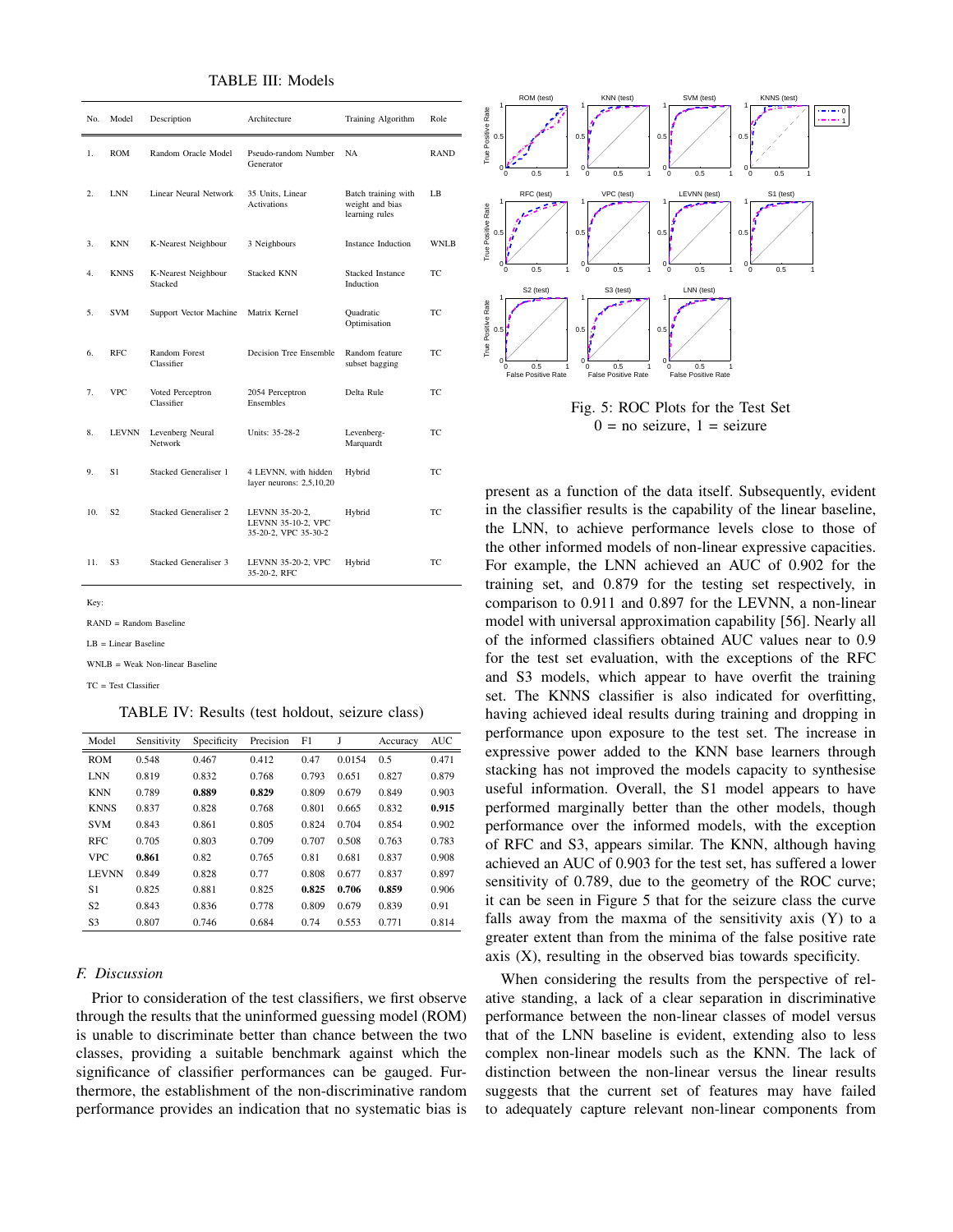the original signal, since non-linear capacity appears to offer very little advantage for the experimental trials conducted. There are clearly, however, informative linear components within the data, since all informed classifiers were able to perform significantly beyond that of the ROM baseline. It is possible that excessive granularity has been discarded form the original EEG signals, indicating that further investigation of the original signals may be of benefit to improve classification performance outcomes. Additionally, it is also a possibility that the current feature set may be closely coupled to variance of the signal, rather than acquiring a deeper structure in the signal, since seizure events tend towards greater signal volatility. A further source of performance impairment may be a remainder of artefacts and noise sources embedded within the data, disrupting the discriminative capability of the classifiers. We therefore recommend for future work relating to this experiment that the space of features is further interrogated and expanded, including examination of the discrete time intervals over which the features are extracted, that a surrogate approach is included to account for the proportion of excess performance due to signal variance, and that further preprocessing techniques and their implications are assessed to improve the signal to noise ratio prior to the extraction of features.

#### VI. CONCLUSION AND FUTURE WORK

In this work we have considered the enduring medical problem of diagnostic differentiation between primary and secondary forms of headache, the misdiagnosis of which may result in immediate and irreversible consequences for the patient. Both primary and secondary headache terms are seen not to comprise a single entity, but in fact encompass a highly complex, heterogeneous space of conditions, within which symptoms relating to causes of markedly differing origins may exhibit significant overlap. Costly specialist procedures such as CT and MRI neuroimaging, while providing rich internal views of the human biological system, do not represent a sustainable, scalable means of diagnosis, since they can be applied only in cases where a priori indication of a problem exists. We therefore presented a strategy grounded in the hypothesis that data intensive biosignals analysis, originating from increasingly available sensor technologies, may be enabled through an intelligent systems methodology, giving rise to a deepened scope of analysis with the necessary operational features for use over arbitrary diagnostic junctures. Moreover, we recognise that the complexity inherent in bio-domain analysis in fact necessitates the extrication of low level human input, since considerable complexity must be handled within a restrictive time frame. The use of intelligent systems therefore permits a level of utility normally provided through the work of multidisciplinary teams, to be combined into a single unit of operation, driven by a marginal resource footprint. To demonstrate the potential of our proposed strategy, we reported a preliminary experiment, in which the Epilepsies, a group of paroxysmal neurological disorders, known to result in headaches, were considered within the framework of a classi-

fication problem. Using supervised machine learning, the time series of EEG signals were segmented and analysed, with the resulting outcomes classified as either seizure or no-seizure. It was shown that a maximum AUC of 0.915 was achieved by a stacked KNN model (KNNS). Further results were consistent with this finding, with models SVM, KNN, VPC, S1, and S2 achieving close to an AUC of 0.9. Generalising this approach to further pathologies, we propose that the dichotomisation of primary and headaches can be achieved through continued development of the strategy presented.

In future work we intend to expand on our current progress to identify and operationalise further points of difference between primary headache scenarios and secondary headache causing conditions, exploring also an expanded range of both biosignals and analytical techniques with which to exploit such discriminative opportunities. In particular, we aim to test key pathological conditions such as subarachnoid haemorrhage, forms of brain tumour, infection, traumatic brain injury conditions, raised intracranial pressure, in addition to further seizure conditions. In terms of biosignals, we consider the use of emerging intracranial biosignal modalities that hold promise for portable solutions, such as microwave imaging [57], magneto-acoustic imaging and detection (MAI) [58], ultrasound methods such as Transcranial Doppler ultrasonography (TCD) [59], and near infrared imaging (NIR) [60], in addition to alternatives to EEG such as Magnetoencephalography (MEG). Moreover, we consider the use of deep learning algorithms to represent a key direction in analysis, allowing arbitrarily complex signal combinations to be evaluated without the bottleneck of feature hand engineering [61], [62].

#### **REFERENCES**

- [1] R. Assina, C. E. Sarris, and A. Mammis, "The history of craniotomy for headache treatment," *Neurosurgical focus*, vol. 36, no. 4, p. E9, 2014.
- [2] A. P. Friedman, "The headache in history, literature, and legend." *Bulletin of the New York Academy of Medicine*, vol. 48, no. 4, p. 661, 1972.
- [3] L. Bayan, S. M. Modarres Mousavi, and A. Gorji, "History of neurological disorders in persian medicine," *Journal of Research on History of Medicine*, vol. 2, no. 4 Nov, 2013.
- [4] A. Gorji and M. K. Ghadiri, "History of headache in medieval persian medicine," *The Lancet Neurology*, vol. 1, no. 8, pp. 510–515, 2002.
- [5] M. J. Eadie, *Headache: through the centuries*. OUP USA, 2012.
- [6] S. Collado-Vázquez and J. Carrillo, "Cranial trepanation in the egyptian," *Neurología (English Edition)*, vol. 29, no. 7, pp. 433-440, 2014.
- [7] J. La Jolla Donald *et al.*, *Wolff 's headache and other head pain*. Oxford University Press, 2001.
- [8] P. Pop, C. Gierveld, H. Karis, and H. Tiedink, "Epidemiological aspects of headache in a workplace setting and the impact on the economic loss," *European Journal of Neurology*, vol. 9, no. 2, pp. 171–174, 2002.
- [9] B. K. Rasmussen, R. Jensen, M. Schroll, and J. Olesen, "Epidemiology of headache in a general populationa prevalence study," *Journal of clinical epidemiology*, vol. 44, no. 11, pp. 1147–1157, 1991.
- [10] L. J. Stovner, J.-A. Zwart, K. Hagen, G. Terwindt, and J. Pascual, "Epidemiology of headache in europe," *European journal of neurology*, vol. 13, no. 4, pp. 333–345, 2006.
- [11] L. Stovner, K. Hagen, R. Jensen, Z. Katsarava, R. Lipton, A. Scher, T. Steiner, and J.-A. Zwart, "The global burden of headache: a documentation of headache prevalence and disability worldwide," *Cephalalgia*, vol. 27, no. 3, pp. 193–210, 2007.
- [12] C. Clarke, L. MacMillan, S. Sondhi, and N. Wells, "Economic and social impact of migraine." *Qjm*, vol. 89, no. 1, pp. 77–84, 1996.